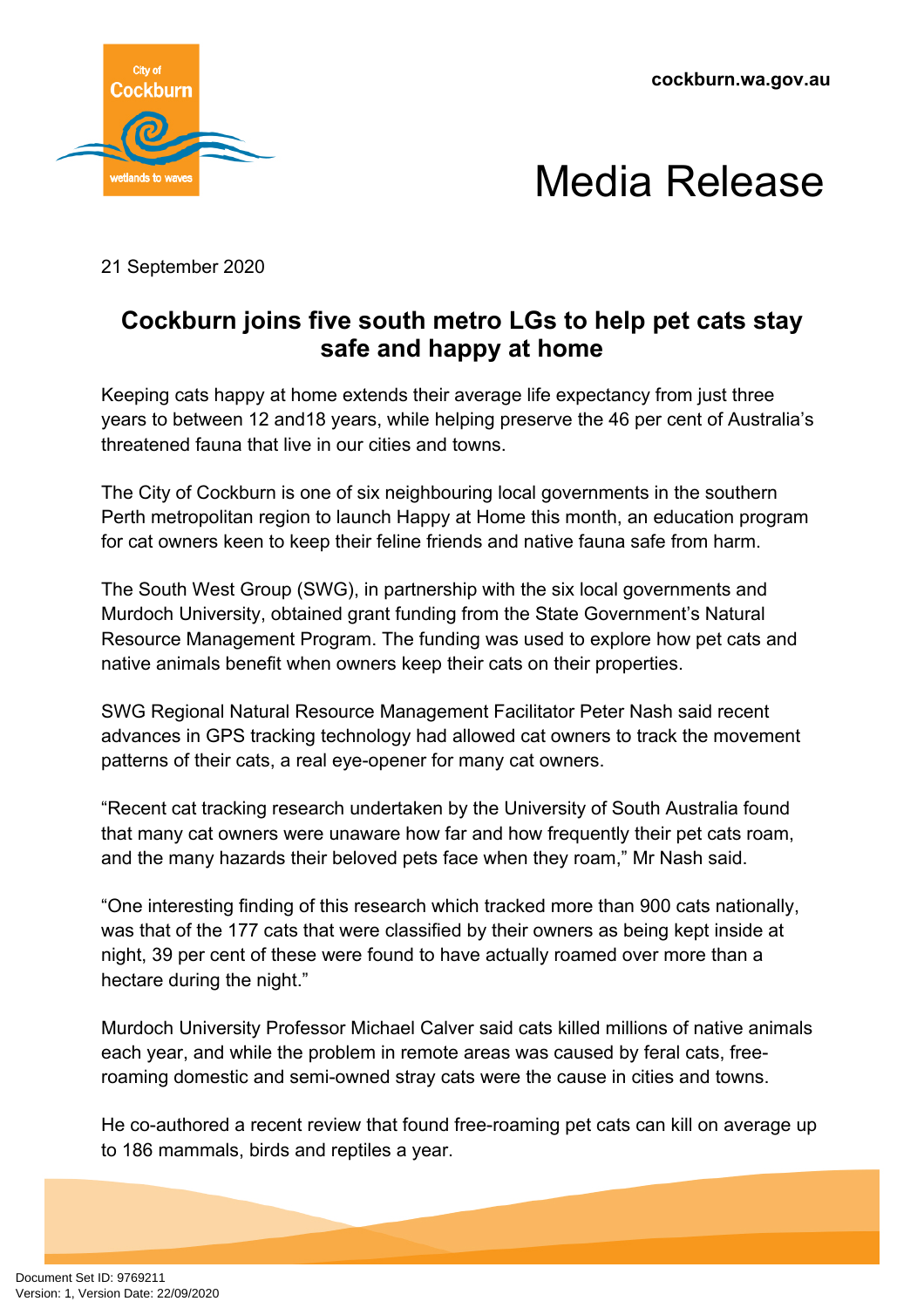



"There are some very big benefits to domestic cat health and survival when they are kept safely contained at home," Prof Calver said.

Veterinarian Claire Sharp from Murdoch University's Animal Hospital said the greatest risks to roaming cats were traumatic injury or death from motor vehicle accidents, and fights with dogs or other cats which could cause deadly feline immunodeficiency diseases and injuries from misadventure.

Dr Sharp said vet fees to successfully treat injured cats were often high and only a third of Australian cat owners had pet insurance.

Cats can also pass on deadly diseases, like toxoplasmosis, to the native animal population.

Native ARC Manager Dean Huxley said a significant percentage of native fauna treated at Native ARC's Bibra Lake wildlife hospital had been attacked by cats and only about 40 per cent survived to successful release.

Cats can be contained safely and cheaply to their own properties by creating cat enclosures called 'catios', or by using lightweight mesh or fence-top rollers. These also keep other cats out, reducing the risk of fights and associated injuries.

The six local governments partnering in the Happy at Home campaign believe it is important for cat owners to take greater responsibility for the safety and behaviour of their pets, especially with significant natural assets in the south metropolitan region.

This includes the Beeliar, Jandakot and Woodman Point regional parks, the Swan and Canning Rivers and numerous conservation and nature reserves inhabited by native fauna, a significant percentage of which is classified as endangered.

The Happy at Home campaign has produced a range of educational videos tailored for residents in the Cities of Canning, Cockburn, Fremantle, Kwinana, Melville, and the Town of East Fremantle.

Find out more about how you can help preserve Australia's native animals and keep your feline companion Happy at Home here: southwestgroup.com.au/happyathome

Document Set ID: 9769211<br>Version: 1, Version Date: 22/09/2020